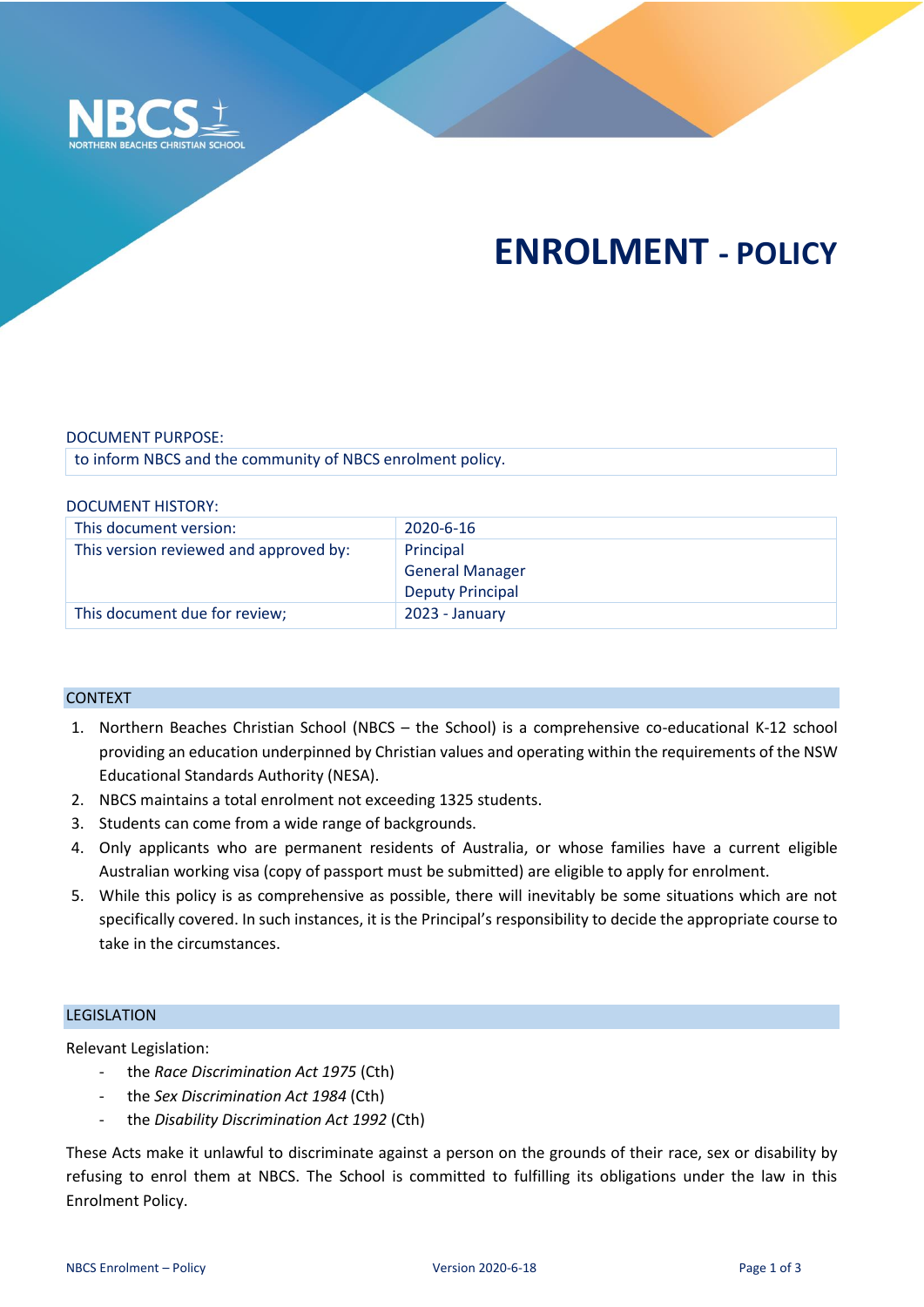#### PARAMETERS

- 1. A student must be enrolled in one school only at any given time.
- 2. A student does not need to be enrolled at the beginning of a school calendar year.
- 3. A student is considered to be 'enrolled' at NBCS when he or she is placed on the *NBCS Register of Enrolments*.
- 4. Enrolment applications will be processed with reference to waiting lists and consideration will be given to criteria determined by the School from time to time.
- 5. The School reserves the right to exempt nominated families from any waiting list, if the Principal, or delegate, assesses that a family has good cause for such exemption.
- 6. Subject to availability, offers of a place can be made, after interview, according to whether there are siblings of the student already at the school, and the suitability of the applicants to be best able to:
	- a. benefit from the academic program the School offers.
	- b. demonstrate a willingness to participate in the full range of activities offered by the School and whose families understand and are supportive of the Christian aims and objectives of the School.
- 7. For the purposes of enrolment, the term 'siblings' refers to children who have at least one parent in common. For our purposes there is no difference between natural and adopted children.
- 8. Final decisions on any enrolment placement into a grade cohort are the decision of the Principal.
- 9. Northern Beaches Christian School reserves the right to exclude students from consideration for enrolment: a. if they have been refused entry at another school, or if they have been withdrawn from another school pending exclusion, or if they have been asked to leave that school;
	- b. if any parents/guardians are unable to assent to, and sign all components of any application forms;
	- c. if, the Principal, or delegate, assesses that the enrolment of that student has the potential to create conflict at school or within the family;
	- d. if the Principal, or delegate assesses that the School does not have the foreseeable ability to provide a successful academic program for that student;
	- e. if the Principal, or delegate, assesses that there has been lack of disclosure by the family;
	- f. if the Principal, or delegate, assesses NBCS is not suited according to academic assessment;
	- g. in order to make a determination, with due process, as to whether the School has the necessary human resources to cater for specific needs;
	- h. without specific explanation.

## IMMUNISATION

Under the *Public Health Amendment (Review) Act 2017*, existing legislated provisions that have applied to primary students, regarding requesting and recording proof of immunisation status, have been extended (from 1 April 2018) to high school students. This Act requires principals of high schools to obtain information about a child's vaccination status at enrolment and allow a public health office to exclude a child with a vaccine preventable disease, or an unvaccinated child, from high school during the outbreak of a vaccine preventable disease.

A parent can refuse to provide a History Statement to the School, but their child will be classified as not immunised and may be excluded from the NBCS if there is an outbreak of a vaccine-preventable disease in the School.

The Immunisation History Statement which is issued by the Australian Childhood Immunisation Register (ACIR) is required as proof of immunisation status for enrolment at any school under the NSW Public Health Act 2010. The Personal Health Record (Blue Book) is not acceptable evidence.

The School will need to retain the Statement for three years after the child has left the School.